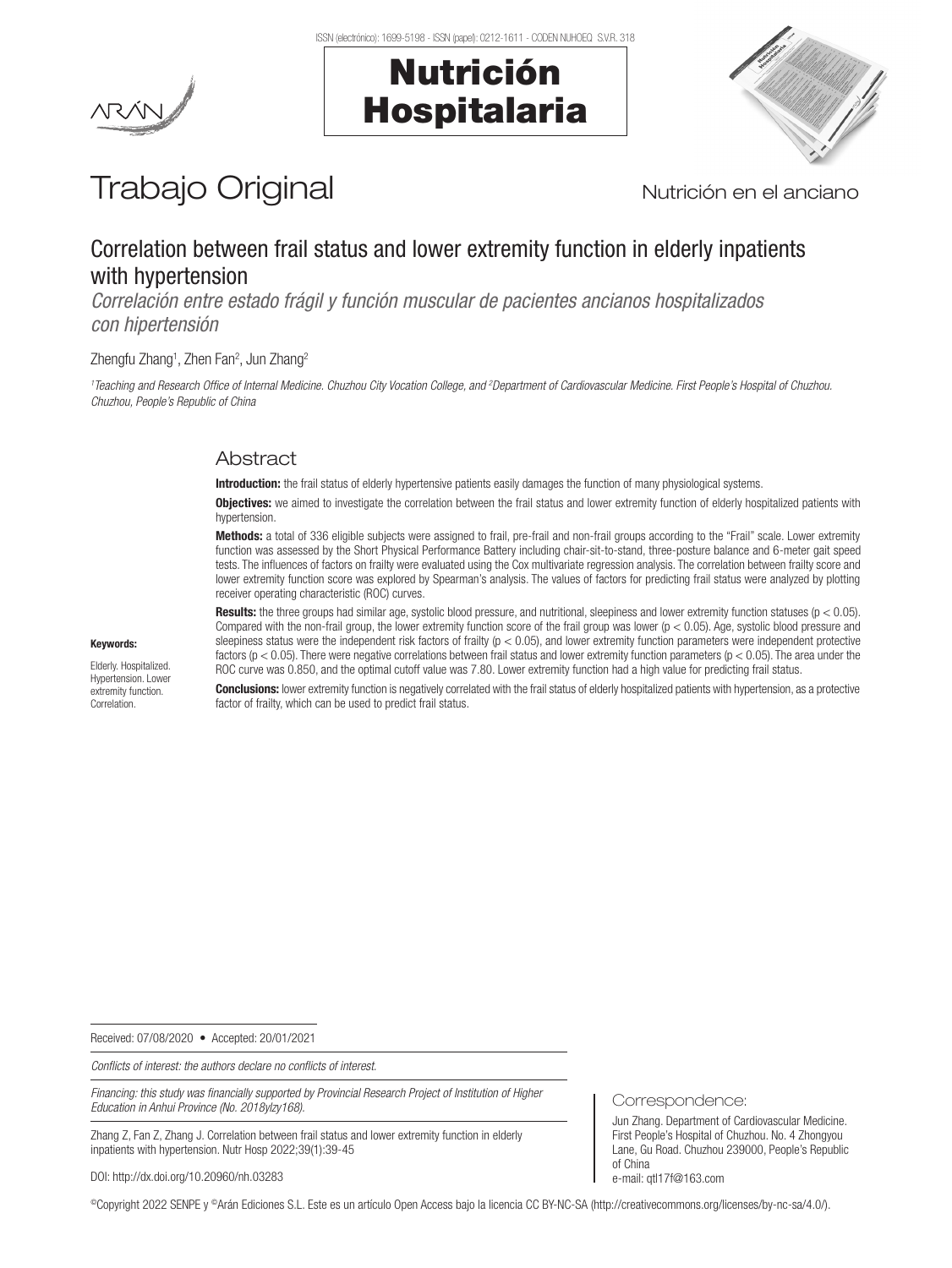# Resumen

Introducción: el estado frágil de los pacientes hipertensos de edad avanzada daña fácilmente la función de muchos sistemas fisiológicos.

Objetivos: nuestro objetivo fue investigar la correlación entre el estado frágil y la función muscular de pacientes ancianos hospitalizados con hipertensión.

Métodos: un total de 336 sujetos elegibles fueron asignados a grupos de frágiles, pre-frágiles y no frágiles de acuerdo con la escala de fragilidad. La función muscular se evaluó mediante la batería de rendimiento físico corto, que incluye las pruebas de sentarse y levantarse de una silla, equilibrio de tres posturas y velocidad de marcha de 6 metros. Las influencias de los factores sobre la fragilidad se evaluaron mediante el análisis de regresión multivariante de Cox. La correlación entre el puntaje de fragilidad y el puntaje de función muscular se exploró con el análisis de Spearman. Los valores de los factores para predecir el estado frágil se analizaron mediante el trazado de curvas características de funcionamiento del receptor (ROC).

Resultados: los tres grupos tenían edades similares y valores similares de presión arterial sistólica y estado nutricional, somnolencia y función muscular (p < 0,05). En comparación con el grupo no frágil, la puntuación de la función muscular del grupo frágil fue menor (p < 0,05). La edad, la presión arterial sistólica y el estado de somnolencia fueron los factores de riesgo independientes de fragilidad (p < 0,05), y los parámetros de función muscular fueron factores protectores independientes (p < 0,05). Hubo correlaciones negativas entre el estado frágil y los parámetros de la función muscular (p < 0,05). El área bajo la curva ROC fue de 0,850 y el valor de corte óptimo fue de 7,80. La función muscular tuvo un valor alto para predecir el estado frágil.

**Conclusiones:** la función muscular se correlaciona negativamente con el estado frágil de los pacientes ancianos hospitalizados con hipertensión, como factor protector de la fragilidad, que se puede utilizar para predecir el estado frágil.

### INTRODUCTION

Palabras clave: Mayor. Hospitalizado. Hipertensión. Función muscular. Correlación.

Primary hypertension is a kind of cardiovascular syndrome caused by many complicated factors, and can potentially damage many target organs. It is one of the common diseases that afflict the elderly. Due to a long disease course and easy recurrence, there is no radical treatment for this disease currently. The patients need to take a lifelong course of drugs to control their symptoms, which easily leads to frailty symptoms in patients (1). The frail status of the elderly can easily result in decline of the function of many physiological systems, such as the nervous, metabolic, and immune systems, causing motor and cognitive impairment in patients, seriously affecting their independent living ability, increasing the pressure on medical resources and social investment, bringing serious economic burden to patient families, and exposing social pensions and the medical and health security system to more severe challenges (2). Frailty is preventable, and an accurate, effective assessment and identification of frail patients, ans well as timely intervention measures, can slow down or even reverse the process of frailty (3). Muscles are one of the earliest target organs showing frail symptoms. Harada et al. reported that muscle function directly affected the postoperative recovery of patients with acute coronary syndrome and relieved the frail status of their motor organs (4). Nichols et al. found that the frail status and muscle function of patients were closely related to the probability of adverse events in patients with such cardiovascular diseases as chronic cardiac failure and coronary heart disease (5). However, there are few reports on the correlation between patients› frail status and lower extremity function in elderly hospitalized patients with hypertension. In view of the lower extremity function of patients, the correlation between frail status and lower extremity function of elderly hospitalized patients with hypertension was studied herein, aiming to provide a new perspective for preventing frail diseases in the elderly and for clinical nursing.

#### MATERIALS AND METHODS

#### **SUBJECTS**

A total of 336 elderly patients with primary hypertension who were hospitalized for the first time in our hospital and were discharged from October 2012 to October 2014 were enrolled. Their average age was  $77.85 \pm 6.46$  years. All patients or their family members were informed of the purpose of this study, volunteered to participate in this study, and signed the informed consent form. This study met the ethical requirements of the hospital and was reviewed and approved by the Ethics Committee.

*Inclusion criteria (6):* 1) patients meeting the diagnostic criteria of the 2010 Chinese guidelines for the management of hypertension, or those with systolic blood pressure/diastolic blood pressure < 140/90 mmHg, or those previously diagnosed with hypertension; 2) those with an age  $\geq$  65 years; 3) those who had no expression disorder and could communicate clearly and independently; 4) those who actively cooperated according to the needs of this study.

*Exclusion criteria:* 1) patients at the end stage or the acute development stage of the disease; 2) those with secondary hypertension caused by pheochromocytoma, kidney disease, primary aldosteronism or refractory hypertension; 3) those who had any consciousness disorder and were unable to communicate normally; 4) those who were severely disabled and unable to cooperate; 5) those with a length of hospital stay  $<$  2 days or > 30 days; 6) those who underwent valvular replacement, coronary artery bypass grafting, or pacemaker implantation, or had a history of lower limb surgery in the past year.

### METHODS

On the one hand, the medical records of the elderly inpatients were checked, and the basic information of such patients, includ-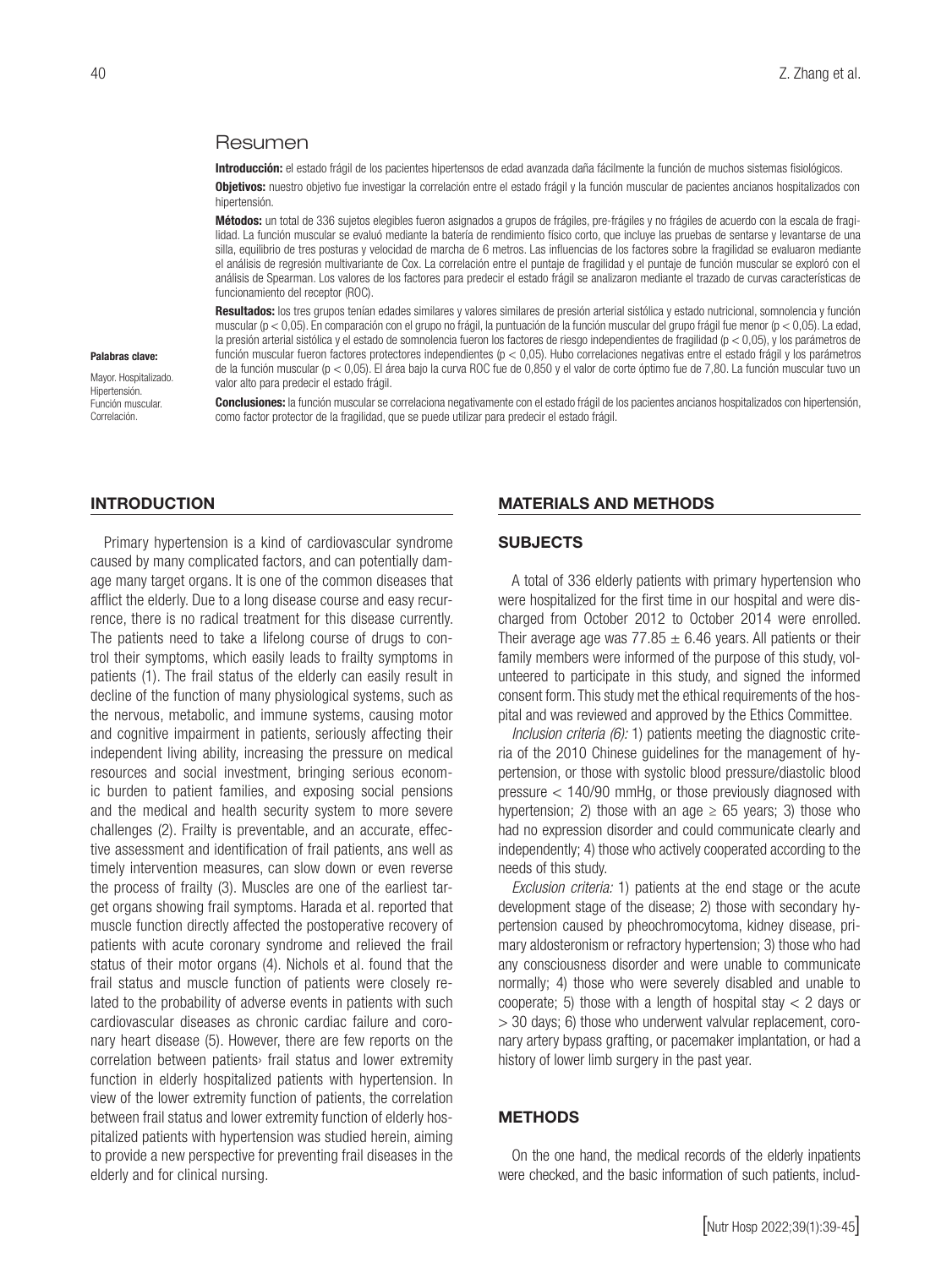ing age, gender, nutritional status, blood pressure, body mass index (BMI), lifestyle, and sleepiness status was collected. On the other hand, unified assessment forms were formulated, and standardized and uniform training was conducted for the assessing physicians. The degree of frailty and lower extremity function of the enrolled patients were assessed, recorded, and statistically analyzed.

Frailty was assessed according to the Frail scale proposed by the International Association of Nutrition and Aging in 2008, mainly through questions on the following 5 aspects (7) — 1) Fatigue: In the past month, did you feel tired? 2) Resistance: Can you walk upstairs alone? 3) Aerobic exercise: Do you have any difficulty walking for 5 minutes or 500 meters continuously? 4) Illness: Are you suffering from five or more chronic diseases? 5) Loss of weight: In the past 6 months, have you lost more than 5 % of your body weight? Each item was scored with 1 or 0 points, and the patients› frail status was evaluated according to the total score. A total score of 0 points indicated non-frailty, a total score of 1-2 points indicated pre-frailty, and a total score  $\geq$  3 points suggested frailty. According to frail status, the patients were divided into a frail group, pre-frail group, and nonfrail group.

The patients' lower extremity function was assessed with the Short Physical Performance Battery (SPPB) (8), which included the chair sit-to-stand test, three-posture balance test, and 6-meter gait speed test. 1) Chair sit-to-stand test: 4 points were for ≤ 11.19 s, 3 points were for 11.20-13.69 s, 2 points were for 13.70-16.69 s, 1 point was for  $> 16.69$  s, and 0 points was for  $> 60$  s or failing to complete the test. 2) Three-posture balance test: in the feet-side-by-side test, 1 point was for  $> 10$  s, and 0 point was for  $\leq 10$  s. In the semi-tandem test (side of the heel of one foot touching the big toe of the other), 1 point was for  $>$  10 s, and 0 point was for  $\leq$  10 s. In the full tandem test (heel of one foot in front of and touching the toes of the other foot), 2 points were for  $> 10$  s, 1 point was for 3-10 s, and 0 points was for < 3 s. 3) Six-meter gait speed test: 4 points were for  $<$  4.81 s, 3 points were for 4.82-6.20 s, 2 points were for 6.20-8.70 s, 1 point was for  $> 8.70$  s, and 0 points was for failing to complete the test. The total score of SPPB was 12 points; 0-6 points indicated a poor lower extremity function, 7-9 points suggested a mildly poor lower extremity function, and 10- 12 points suggested a good lower extremity function.

The patients' nutritional status was evaluated with the Mini Nutritional Assessment (MNA) tool (9), which involved 1) basic parameters such as height, weight, calf circumference, upper arm circumference, and weight loss during the last 3 months; 2) a comprehensive assessment mainly consisting of pain, mental and psychological activities, etc.; 3) a dietary assessment mainly on appetite, self-feeding, meal times, and protein and vegetable intake, and 4) a subjective assessment, which was the patient's self-assessment of their own health and nutritional status. The total score of MNA was 30 points; < 17 points indicated malnutrition, 23.5 to 17 points indicated risk of malnutrition, and ≥ 24 points suggested a normal nutritional status.

The degree of sleepiness was assessed using the Epworth Sleepiness Scale (ESS) (10). The frequency of sleepiness (0 point for never sleepy, 1 point for occasionally sleepy, 2 points for sometimes sleepy, and 3 points for frequently sleepy) was rated while the patients were engaged in the below activities: 1) watching TV; 2) sitting and reading: 3) riding as a passenger in a car for an hour; 4) sitting at a public place; 5) sitting in a car, stopped for a few minutes in traffic; 6) lying down to rest in the afternoon when circumstances permitted; 7) sitting quietly after a lunch without alcohol; and 8) talking with someone. An ESS score  $\geq 6$  indicated sleepiness.

# STATISTICAL ANALYSIS

The SPSS 22.0 software was utilized for the statistical analysis. The numerical data were represented as [n (%)] and examined using the  $\chi^2$  test. The quantitative data were expressed as mean  $\pm$  standard deviation (x  $\pm$  s), and the independent t-test was employed for comparisons between two groups. Spearman's correlation analysis was used for correlation between frailty score and lower extremity function score. A receiver operating characteristic (ROC) curve was plotted to analyze the values of such factors as lower extremity function in predicting the frailty of patients. A  $p < 0.05$  suggested that a difference was statistically significant.

#### RESULTS

# BASELINE CLINICAL DATA

After the basic information of all 336 patients enrolled was statistically analyzed, 56 (16.67 %) patients were assigned to the non-frail group, 120 (31.71 %) were in the pre-frail group, and 160 (47.62 %) were in the frail group. There were statistically significant differences in age, SBP, nutritional status, sleepiness status, and lower extremity function between the three groups ( $p < 0.05$ ), while no statistically significant difference was observed in gender, BMI, DBP, or lifestyle among them (p  $> 0.05$ ). Compared with those in the non-frail group, age and SBP were higher, the proportion of malnutrition and sleepiness status increased significantly, and lower extremity function was significantly poorer in both the frail group and the pre-frail group  $(p < 0.05)$  (Table I).

# COX MULTIVARIATE REGRESSION ANALYSIS

Age, SBP, nutritional status, sleepiness status, and lower extremity function parameters were incorporated into the COX regression equation for analysis. The results showed that age, SBP, and sleepiness status were independent risk factors of frailty in elderly hospitalized patients with hypertension ( $p < 0.05$ ), and lower extremity function parameters were independent protective factors against frailty in them  $(p < 0.05)$  (Table II).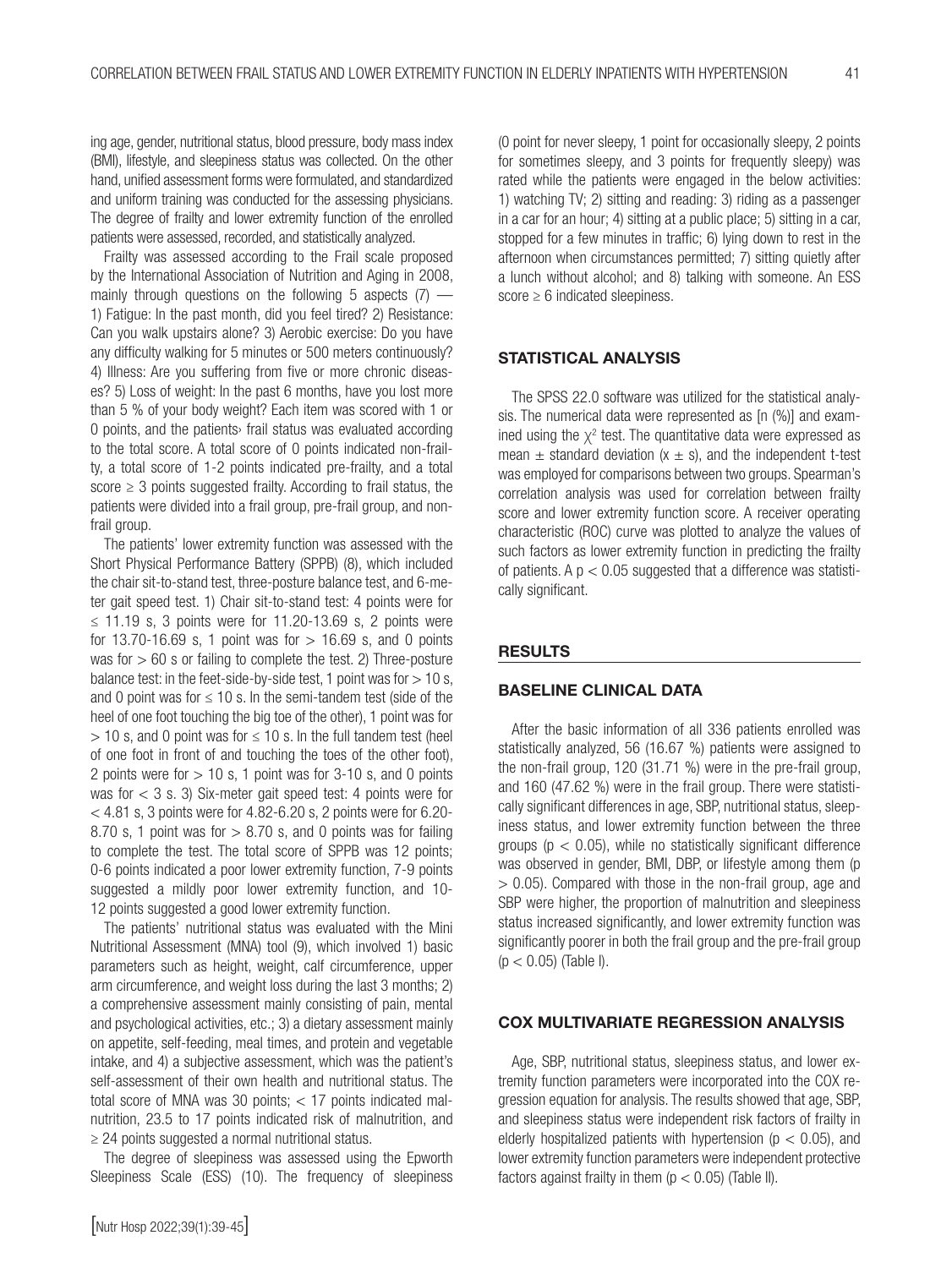| <b>Index</b>                                   | Non-frail group<br>$(n = 56)$ | Pre-frail group<br>$(n = 120)$ | <b>Frail group</b><br>$(n = 160)$ | $t/\chi^2$ | $\boldsymbol{p}$ |
|------------------------------------------------|-------------------------------|--------------------------------|-----------------------------------|------------|------------------|
| Gender (male, %)                               | 30 (53.57)                    | 67 (55.83)                     | 95 (59.38)                        | 0.1        | 0.951            |
| Age (year)                                     | $67.61 \pm 4.63$              | $70.56 \pm 5.37$               | $78.52 \pm 7.71$                  | 14.732     | 0.000            |
| BMI (kg/cm <sup>2</sup> )                      | $23.59 \pm 2.83$              | $23.52 \pm 2.76$               | $23.33 \pm 2.68$                  | 0.728      | 0.232            |
| SBP (mmHg)                                     | $153.22 \pm 12.84$            | $156.59 \pm 14.35$             | $159.78 \pm 17.25$                | 11.237     | 0.001            |
| DBP (mmHg)                                     | $80.78 \pm 8.85$              | $80.39 \pm 6.67$               | $80.04 \pm 4.17$                  | 0.943      | 1.324            |
| Life style                                     |                               |                                |                                   | 3.987      | 0.678            |
| Living alone (case, %)                         | 22 (39.29)                    | 38 (31.67)                     | 55 (34.38)                        |            |                  |
| Living with spouse (case, %)                   | 12 (21.43)                    | 42 (35.00)                     | 50 (31.25)                        |            |                  |
| Living with children (case, %)                 | 14 (25.00)                    | 24 (20.00)                     | 30 (18.75)                        |            |                  |
| Living with spouse and children (case, %)      | 8 (14.29)                     | 16 (13.33)                     | 25 (15.63)                        |            |                  |
| Nutritional status                             |                               |                                |                                   | 7.531      | < 0.001          |
| Normal (case, %)                               | 41 (73.21)                    | 64 (53.33)                     | 86 (53.75)                        |            |                  |
| Malnutrition (case, %)                         | 10 (17.86)                    | 41 (34.17)                     | 54 (33.75)                        |            |                  |
| Risk of malnutrition (case, %)                 | 5(8.93)                       | 15 (12.50)                     | 20 (12.50)                        |            |                  |
| Sleepiness status                              |                               |                                |                                   | 14.124     | 0.001            |
| Normal (case, %)                               | 44 (78.57)                    | 60 (50.00)                     | 84 (52.50)                        |            |                  |
| Sleepiness (case, %)                           | 12 (21.42)                    | 60 (50.00)                     | 76 (47.50)                        |            |                  |
| Lower extremity function status (case, %)      |                               |                                |                                   | 12.132     | 0.016            |
| Good lower extremity function (case, %)        | 17 (30.36)                    | 40 (33.33)                     | 50 (31.25)                        |            |                  |
| Mildly poor lower extremity function (case, %) | 37 (66.07)                    | 76 (63.33)                     | 88 (55.00)                        |            |                  |
| Poor lower extremity function (case, %)        | 2(3.57)                       | 4(3.33)                        | 22 (13.75)                        |            |                  |

**Table I.** Baseline clinical data [case  $(\%)$ ,  $(x \pm s)$ ]

Table II. COX multivariate regression analysis results

| <b>Index</b>               | β       | <b>SE</b> | Wald | p    | $Exp(\beta)$ | 95 % $Exp(\beta)$ |
|----------------------------|---------|-----------|------|------|--------------|-------------------|
| Age                        | 4.03    | 2.98      | 2.62 | 0.01 | 1.96         | 1.32-2.75         |
| <b>SBP</b>                 | 1.21    | 0.75      | 1.93 | 0.03 | 10.34        | 5.98-14.61        |
| Nutritional status         | $-2.34$ | 1.08      | 4.26 | 0.18 | 0.32         | $0.21 - 1.78$     |
| Sleepiness status          | 1.87    | 0.93      | 3.89 | 0.03 | 6.49         | 1.05-35.23        |
| Lower extremity function   |         |           |      |      |              |                   |
| Chair stand test           | $-3.32$ | 0.32      | 0.56 | 0.00 | 0.66         | $0.53 - 0.93$     |
| Three-posture balance test |         |           |      |      |              |                   |
| Feet side by side          | $-1.03$ | 0.02      | 0.01 | 0.04 | 0.49         | $0.19 - 0.53$     |
| Semi-tandem                | $-2.42$ | 3.89      | 0.03 | 0.00 | 0.35         | $0.01 - 0.74$     |
| Full tandem                | $-5.73$ | 8.94      | 0.85 | 0.00 | 0.42         | $0.04 - 0.83$     |
| 6 m gait speed test        | $-3.95$ | 0.38      | 0.66 | 0.00 | 0.21         | $0.11 - 0.99$     |

*Nutritional status: good = 0, poor = 1; sleepiness status: no = 0, yes = 1.*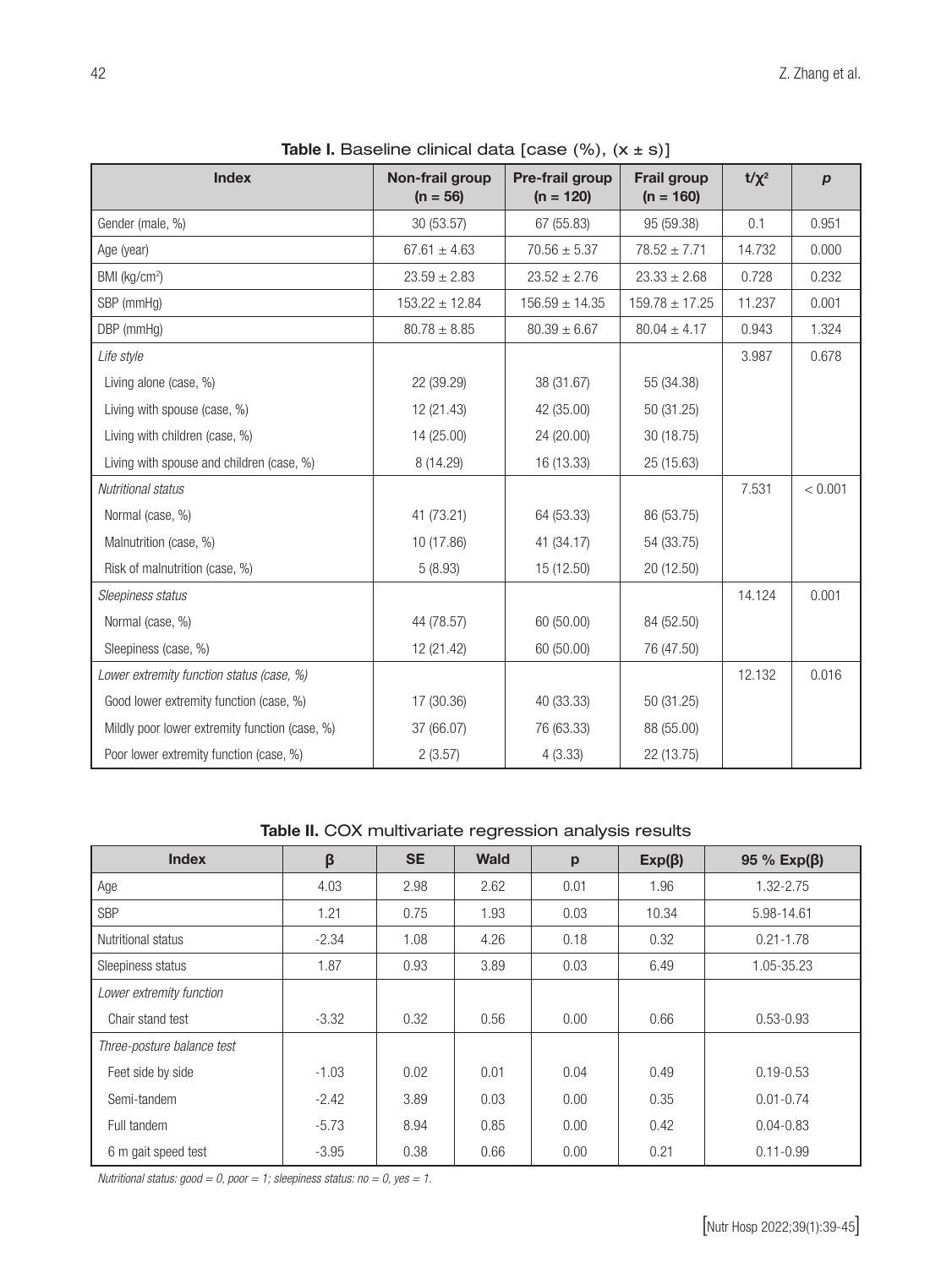# LOWER EXTREMITY FUNCTION

Compared with that in the non-frail group, the lower extremity function score was significantly lower in the frail group, and the difference was statistically significant ( $p < 0.05$ ) (Table III), indicating that patients with low scores in lower extremity function parameters are more prone to frailty.

# CORRELATION BETWEEN FRAIL STATUS AND LOWER EXTREMITY FUNCTION

It was found through Spearman's correlation analysis that there were negative correlations between the patients' frail

status and lower extremity function parameters ( $p < 0.05$ ) (Fig. 1).

# PREDICTIVE VALUE OF LOWER EXTREMITY FUNCTION FOR FRAIL STATUS IN ELDERLY HOSPITALIZED PATIENTS WITH HYPERTENSION

The results of the ROC curve analysis revealed that the lower extremity function of elderly hospitalized patients with hypertension had a higher value for predicting their frail status (Fig. 2 and Table IV).

| Group              | Case no. | <b>Chair stand</b><br>test |                             | Three-posture balance test | <b>Six-meters</b>  |                    |                    |
|--------------------|----------|----------------------------|-----------------------------|----------------------------|--------------------|--------------------|--------------------|
|                    |          |                            | <b>Feet side</b><br>by side | Semi-tandem                | <b>Full tandem</b> | gait speed<br>test | <b>Total score</b> |
| Non-frail          | 56       | $2.94 \pm 0.88$            | $1.01 \pm 0.04$             | $1.00 \pm 0.02$            | $1.99 \pm 0.03$    | $3.72 \pm 0.45$    | $11.35 \pm 1.27$   |
| Frail or pre-frail | 280      | $1.01 \pm 1.26$            | $0.57 \pm 0.42$             | $0.65 \pm 0.38$            | $1.06 \pm 0.84$    | $1.12 \pm 1.22$    | $4.38 \pm 2.79$    |
|                    |          | 10.935                     | 7.823                       | 6.882                      | 8.274              | 15.720             | 18.302             |
| р                  |          | 0.000                      | 0.000                       | 0.000                      | 0.000              | 0.000              | 0.000              |





# Figure 1.

Correlations between frail status and lower extremity function parameters.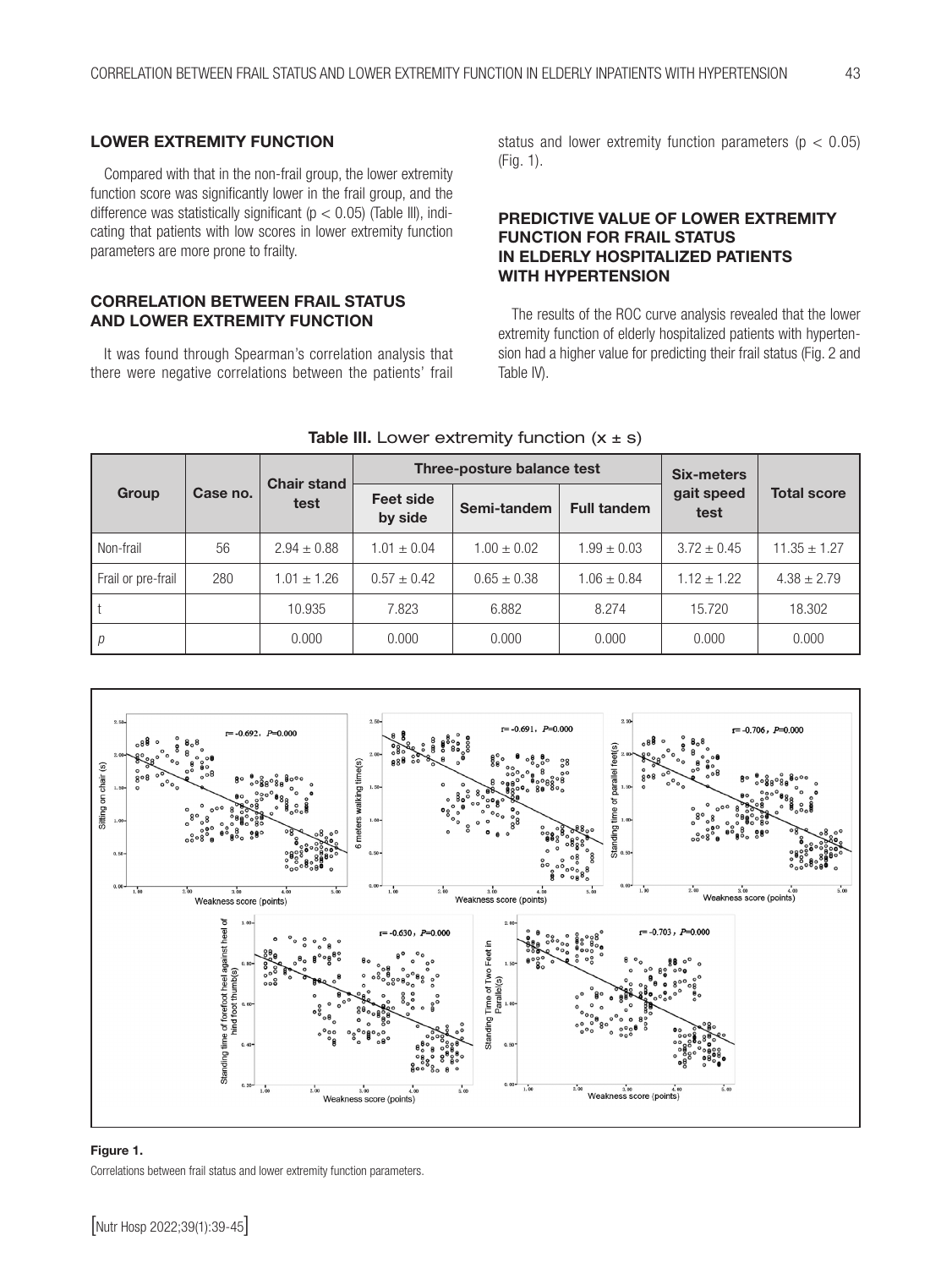

# Figure 2.

ROC curves.

# Table IV. Predictive value of lower extremity function for frail status in elderly hospitalized patients with hypertension

| <b>Index</b>                     | <b>Cutoff value</b> | Area under<br><b>ROC</b> curve | 95 % CI       | <b>Sensitivity</b> | <b>Specificity</b> |
|----------------------------------|---------------------|--------------------------------|---------------|--------------------|--------------------|
| Chair stand test                 | 2.05                | 0.737                          | 3.98-7.61     | 0.735              | 0.778              |
| Feet side by side                | 0.90                | 0.679                          | $1.32 - 8.69$ | 0.769              | 0.769              |
| Semi-tandem                      | 0.85                | 0.720                          | 1.13-5.83     | 0.769              | 0.769              |
| Full tandem                      | 1.80                | 0.764                          | 2.53-9.65     | 0.729              | 0.769              |
| 6-m gait speed test              | 2.20                | 0.748                          | 2.74-8.34     | 0.729              | 0.769              |
| Overall lower extremity function | 7.80                | 0.850                          | 3.55-10.97    | 0.845              | 0.837              |

#### **DISCUSSION**

With increasing population aging, frailty has become one of the research hotspots in geriatrics and nursing. The occurrence of frailty is closely related to the prognosis of cardiovascular diseases such as coronary heart disease and heart failure in elderly patients (11). The frail status of elderly hospitalized patients with hypertension is a high-risk factor for predicting fracture, fall, hospitalization, disability and death (12). Taking effective action measures can delay or reverse the development of frailty in patients (13). Hence, timely prediction of the frail status of elderly hospitalized patients with hypertension, and early intervention

are of great significance for the clinical treatment and prognosis of the disease.

Frailty is an aging syndrome caused by degenerative changes or chronic diseases in which the physiological reserve of the elderly is reduced or the function of multiple systems and organs is abnormal. The mechanism of frailty in the elderly is rather complicated, which is a result of the joint effects of various factors such as body function and daily habits (14). According to the study of Jindal et al. (15), age, social support, and lifestyle of the elderly directly affected their mental state. The Frail scale is currently one of the internationally recognized criteria for assessing frailty in the elderly (16). In this study, after the